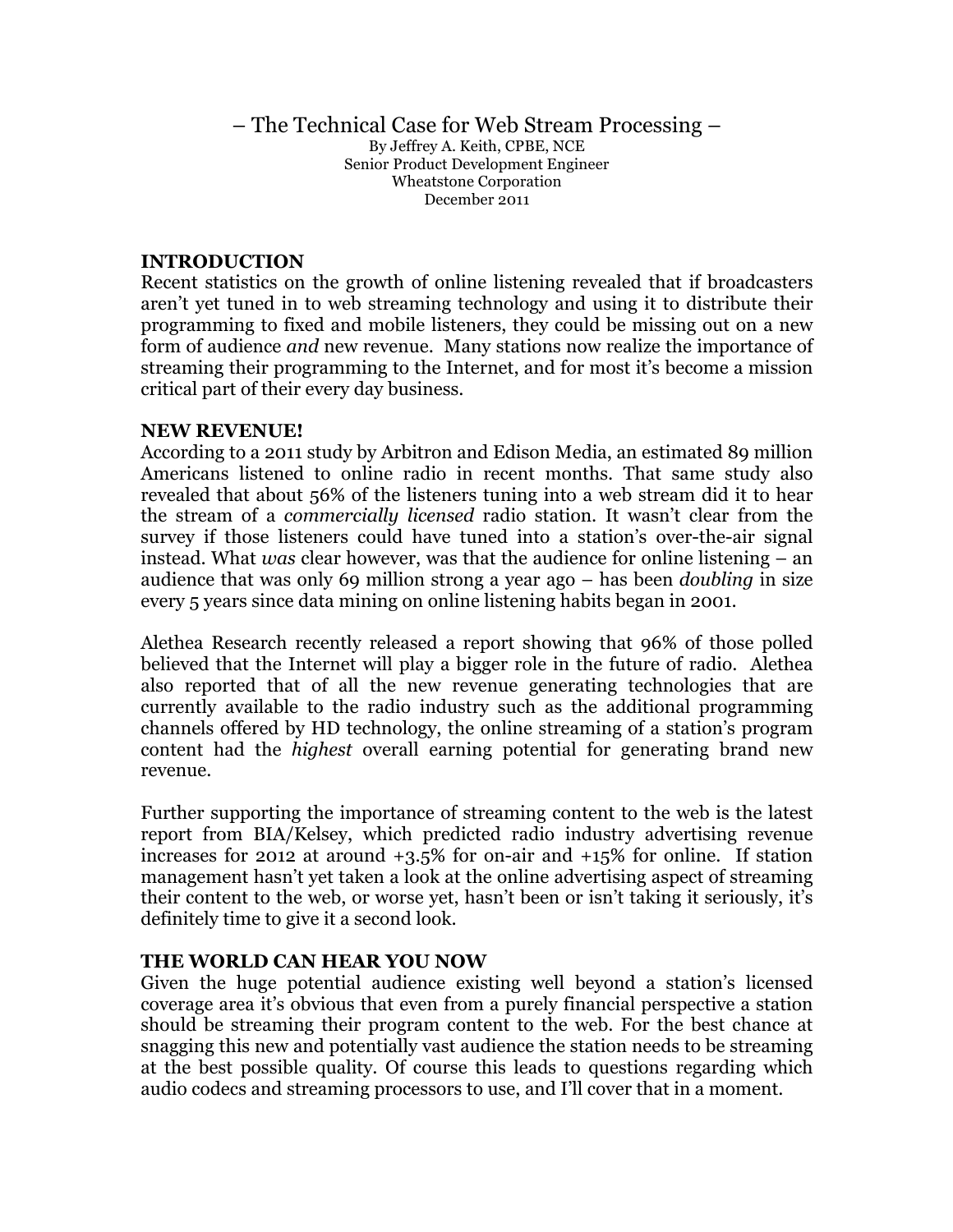#### **WHERE DO THEY LISTEN?**

An important piece of data revealed by a recent 'Radio Streaming News' survey was that most online listening is occurring between 8 AM and 6 PM. Such finding suggests that those surveyed were using their computers at work to listen to online streams. A work environment is usually a quiet place, so this listening is probably being done at low volume so as not to disturb nearby workers.

Being able to enjoy a web stream even at low volume requires consistent management of the stream's psychoacoustics. Competently designed audio processing can simultaneously reduce the codec's workload and better match the audio to a listener's local listening environment. Failure to take both challenges into account results in poorer codec performance (more coding artifacts) and cause a listener to continually adjust his volume control (annoying).

Remember that any listener able to listen to *your* stream is also able to listen to *other* streams. Said another way, your station's web stream is competing with a vast assortment of online entertainment, so its success as a business venture depends on at least the following criteria:

- It must have compelling program content;
- It must be easy to listen to;
- It must sound good.

Compelling programming is the responsibility of the station's programming department and is not a subject covered here. But if the ratings for a station's over-the-air signal are near the top, there's a good chance that its programming is compelling enough to please Internet stream listeners too.

### **A TYPICAL SETUP**



The signal chain for streaming can be quite simple. A close look at a typical chain reveals that in commercial applications there may be multiple program sources; one which carries (for instance) music intended for the local on-air signal *and* the Internet stream, and one that carries commercials or other content that is sold separately and is only for the stream. Regardless of the number of audio sources, the streaming processor must condition the audio before handing it off to the codec. The codec then turns the audio into a highly compressed data stream which is what stream listeners connect to in order to hear your station.

**Figure 1** The most important piece of equipment in the setup shown is the Stream Processor because it is the sole device responsible for conditioning the audio so the codec can create the best sounding Internet stream.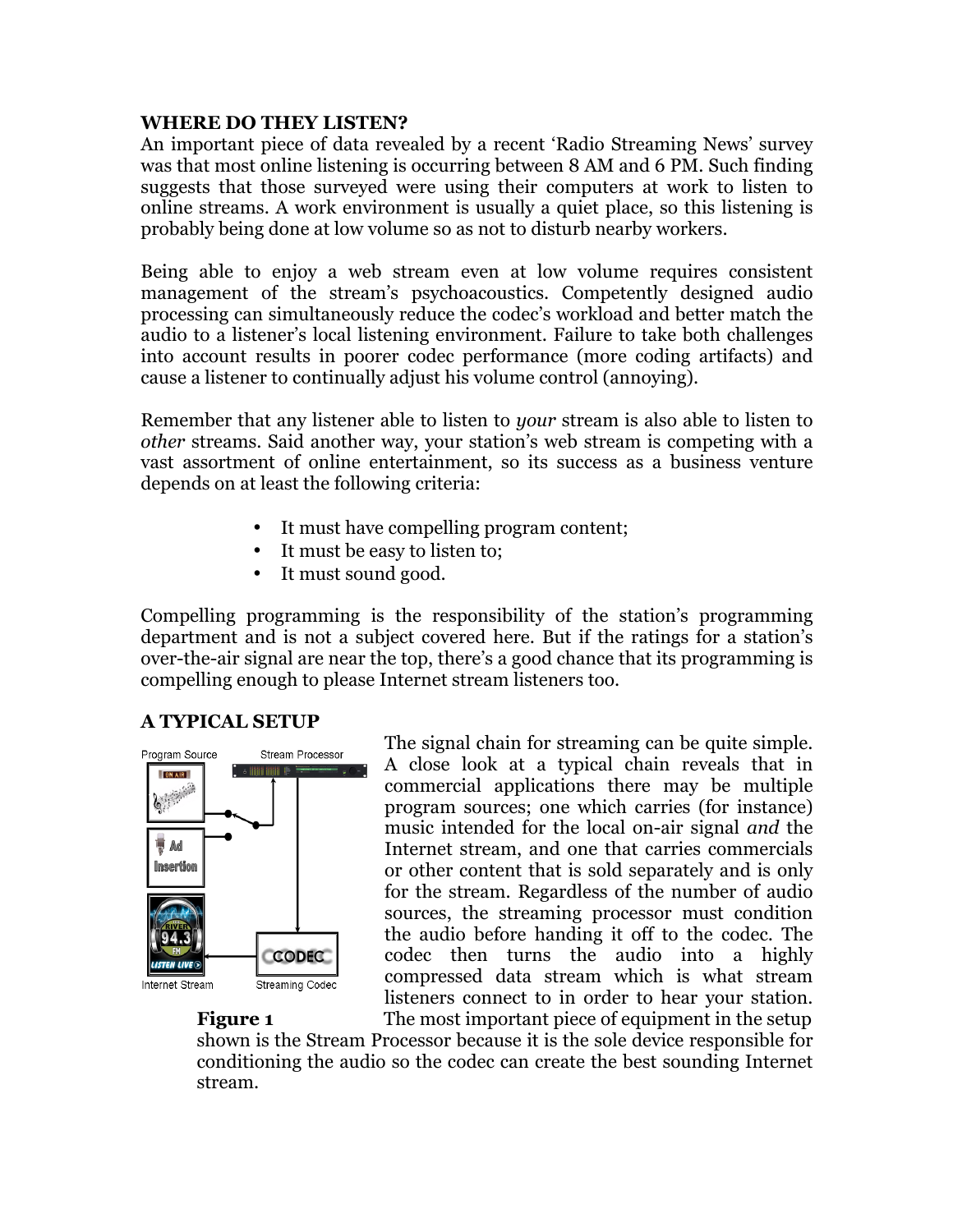### **AND THE CODEC WINNER IS…**

Forget MP3 – it's old school. The 'best codec?' question will stay open to debate because codec technology continues to evolve. At present however, Coding Technologies' AAC+ (or AACv2) is a popular choice for its ability to deliver remarkably good audio quality at reasonable bitrates. AAC can also be decoded by Adobe Flash Player 9 and up, making it compatible with popular browsers and operating systems. AAC is one of several audio formats currently supported by iPhone, iPod, Android, and mobile phones from Sony Ericsson, Nokia and others. The AAC codec has even begun to see adoption in factory-installed car audio too, though only in the 'luxury' car category so far.

# **A BETTER SOUNDING STREAM**

A great sounding web stream gets that way by using dedicated and competent stream processing that's radically different from that used for 'on-air'. In fact I should mention this right now; 'on-air processing' is *entirely inappropriate* for processing audio for a web stream (*please* resist the temptation to feed your stream from an off-air tuner too!). Stations invest in special and expensive audio processing to make their over-the-air signal sound great. Web stream processing also has unique requirements, and using the correct processing for your web stream can help it be an overwhelming success.

# **PREPPING THE AUDIO**

The first task that a stream processor must do is to manage the dynamic range of the program content and do it in ways that listeners don't notice. This task isn't





trivial and involves several important steps that shouldn't be skipped. You must also ensure that audio levels into the processor remain within a certain range in order to minimize the influence of noise and distortion. This range is illustrated in Figure 2 where dashed lines represent the minimum and maximum audio levels that should be allowed.

Next, the audio is processed to remove long-term level variations. This is accomplished by an intelligent level control algorithm specially designed to completely hide any hint to the listener that audio level modifications have occurred. Done with care and finesse, this step virtually eliminates any possibility that your web stream will be a source of listener fatigue.

Next, highly specialized algorithms operating in several frequency bands condition the audio to enhance the consistency of its loudness and intelligibility. This involves an automatic rebalancing of short-term levels *and* corrections to the medium-term spectral balance to create audio that is consistent and easy to listen to. As in the long-form level control previously covered, the processor should be able to perform these tasks on *any* kind of program material and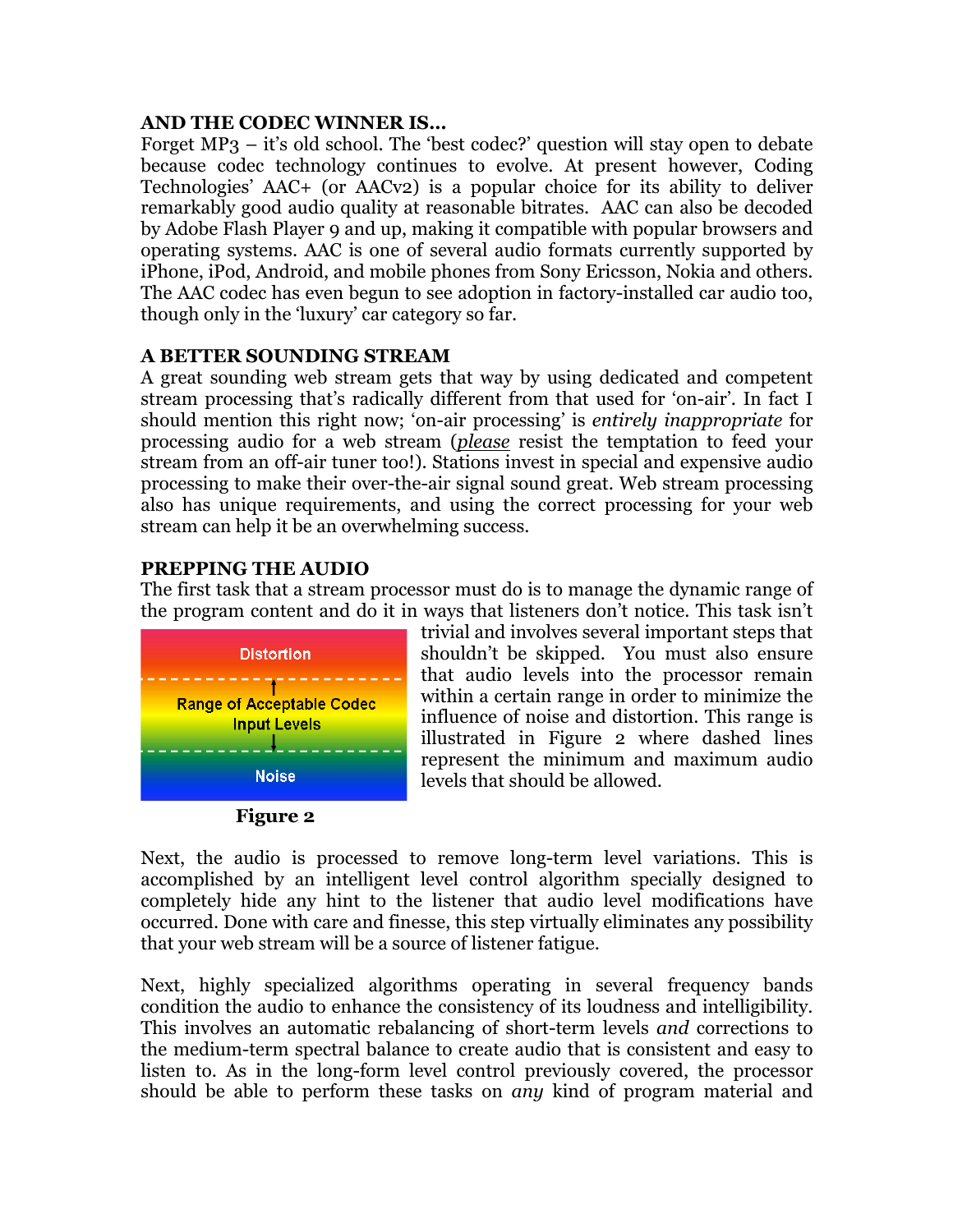without a listener ever noticing that something has been done. In fact, this is the processing stage that does most of the heavy lifting to ensure that a web stream remains listenable even at very low volume settings or in noisy environments.

The final two stages of the stream processor are the most sophisticated. Though the two stages *can* and *do* operate independently, on some program material they *can* and *do* behave as a unified algorithm. The nuances of this processing section are proprietary and critically important to the quality of the web stream because there are two mutually exclusive tasks at work; controlling peak audio levels to prevent overload within the codec, and predicting and mitigating certain kinds of audio content that would prove troublesome for the codec.

It is this final processing section that separates 'stream' processing from 'on-air' processing. It may seem that the 'front ends' of both processors are similar, and to an extent that is true. However, what may not be intuitive is that the two processor's 'back ends' are, and need to be, completely different in order to appropriately perform their tasks. Remember; the primary purpose of on-air processing is to *control modulation*. The primary purpose of stream processing is to *manage what the codec 'sees'*, audio-wise, as it turns your audio content into a drastically reduced number of digital bits that becomes your web stream.

# **THE 50,000 FOOT VIEW**

I've explained how stream processing, or pre-codec processing as it is sometimes called, is a completely different animal than on-air processing, and also why each would perform poorly in the other's application. The importance of this difference cannot be overstated.



In Figure 3, at left, is a simplified view of how the audio levels are managed inside the stream processor. Although other processing functions or activities have been alluded to, only the management of audio *levels* has been described in any detail thus far. Audio consistency and minimal coding artifacts will help to make listeners comfortable listening to your web stream and may even enticethem to listen longer. Now it's time to dig deeper…

# **EVERY CODEC NEEDS A ONE CALORIE DESSERT**

The *only* purpose of an audio codec is to take a whole lot of audio data and throw away things we probably couldn't hear anyway and keep doing it until there's only a little bit of the original data left. With the codec's task now understood, one way we can help it do a better job is to never hand it things to code that either aren't relevant to our audio, or might be difficult for it to turn into good sounding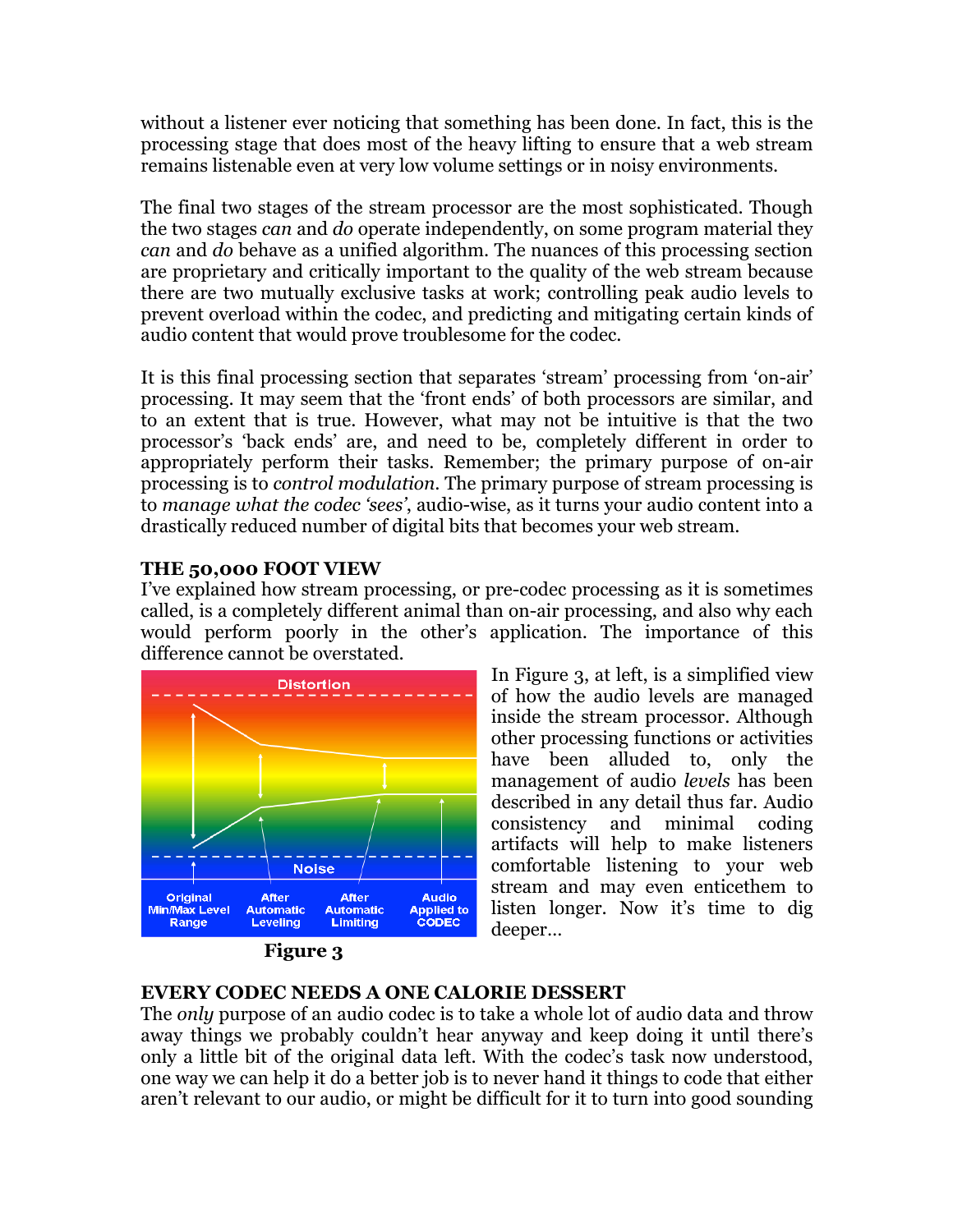data. Even though the codec discards *most* of the original audio data, things should still sound pretty good if our expectations remain reasonable and we don't do anything to make its job even harder than it already is. That said my own "Top Five" for making sure that a codec is ingesting only the things it should be are:

- Don't try to send 'Hi-Fi' content to 'Lo-Fi' listening environments;
- Avoid sending the codec sustained noises such as hiss and hum;
- Minimize any errors in left/right channel balance;
- Avoid distortions due to badly clipped audio;
- Avoid overly boosted high frequencies.



Figure 4 at left hints that audio frequencies beyond the reproduction range of a listener's equipment can consume codec resources better reserved for coding audio that *everyone* can hear. Several informal surveys that we performed revealed that most web stream listening is done on equipment with 'Lo-Fi' specifications. Does it make sense then to hand the codec audio content that can't even be heard on the majority of your stream's listener's systems? In a word: No.



Removing audio content that can't be heard on the systems listeners use to hear your stream can dramatically improve its subjective audio quality. As Figure 4 shows, audio frequencies below about 100 Hz and above about 12 kHz can usually be reduced or even completely removed with no negative impact on the *perceived* quality of your stream. In fact, doing so can actually help your stream sound *better* due to reduced or removed 'codec teasers' such as hiss and hum.

The lower the codec's bitrate the fewer bits there are for coding your station's audio. Seemingly unimportant issues such as left/right channel balance can become critical at low codec bitrates. Further, below about 64kb/s I recommend using mono operation because although the stream may no longer be 'in stereo' it will certainly have a much higher *apparent* quality to the stream's listeners.

Beyond choosing the codec to use you must also choose a stream processor capable of preconditioning your content so that it always sounds great to your stream's listeners. One product that stands tall above all others in the stream processing category is Wheatstone's Aura8ip 'Processing Blade' with Vorsis Embedded audio processing. The Aura8ip was *born* for streaming.



 **Wheatstone Aura8ip – 'Processing Blade'**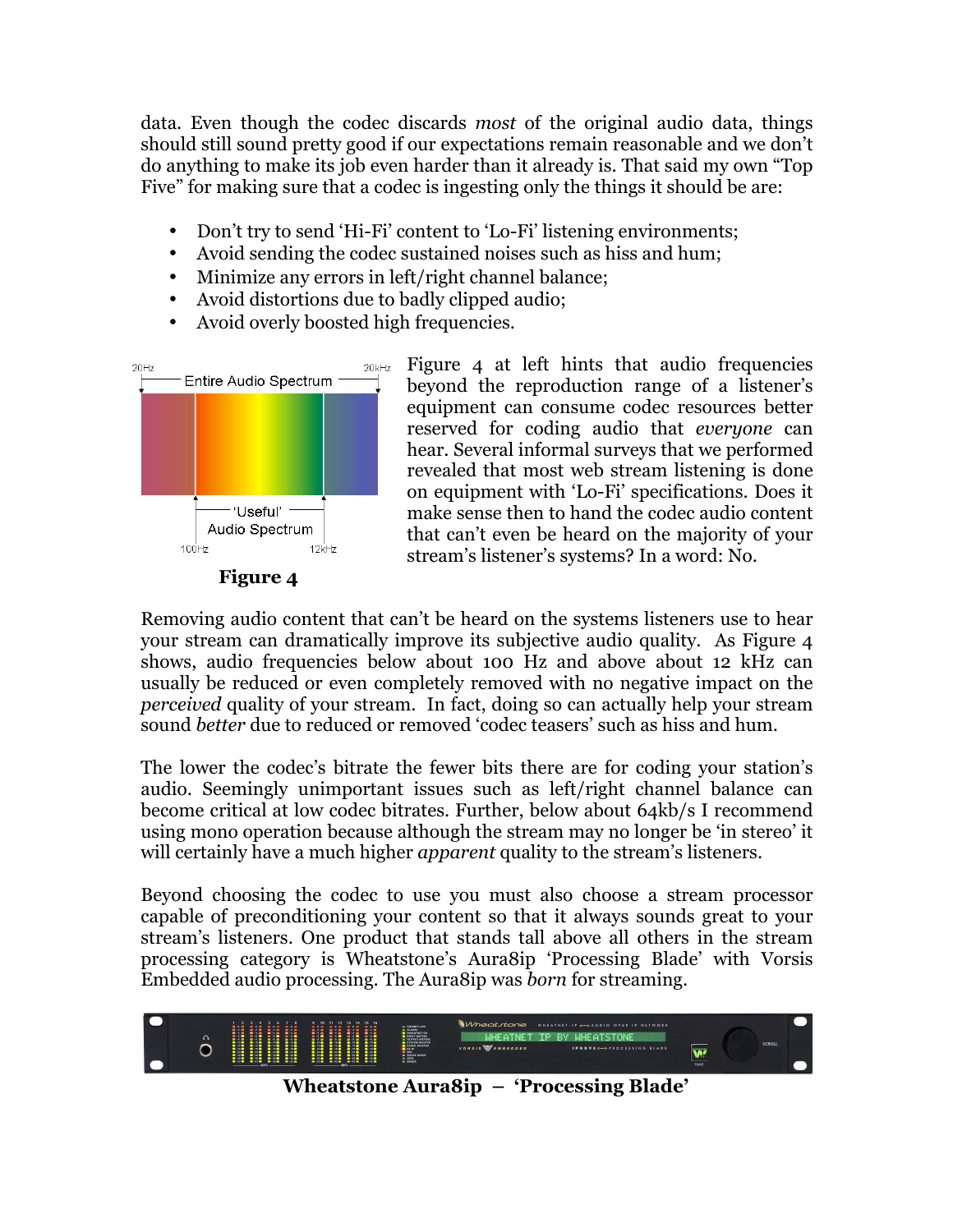Onboard Aura8ip are *eight* independent multiband Vorsis streaming processors equipped with the ability to use three different audio I/O technologies; Wheatnet-IP, AES<sub>3</sub> digital, and analog. It can even operate as a completely standalone product where needed.

One growing trend is transmitting 'extra' audio streams *other than* the main over-the-air analog and HD programming to the Internet (shown as Web Extra! below). These are known as 'side channels' and could be special programs and a new source of revenue. Aura88ip can provide processing for all of the station's HD channels, their Internet streams including 'side channels', and still have processing channels left over for signals such as talent headphone feeds. The graphic below illustrates how many audio sources can be processed with just *one*



**Aura88ip Stream Processor** 

# AurA88ip.

The cost effective Aura8ip Audio Processing Blade marries two of Wheatstone's core technologies (Vorsis Audio Processing and WheatNet-IP Intelligent Network). It is an efficient way to provide audio processing anywhere within a facility.

Below is a list just some of Aura8ip processing features:

- High pass filter to remove undesired subsonic energy and hum;
- Two band parametric equalizer with LF and HF shelving equalizers;
- Phase linear 1, 2, or 3 band AGC;
- Intelligent multiband AGC dynamics control + stereo enhancement;
- Peak responding multiband limiter and bass enhance;
- Specialized Codec Conditioning + Final Lookahead Limiter.
- Available with 8 digital, 8 analog or a 50/50 mix of analog and digital I/O.

Included with Aura8ip is Vorsis' acclaimed "Audio Processing Guru®" software which allows easy setup and tuning of the processing using familiar,